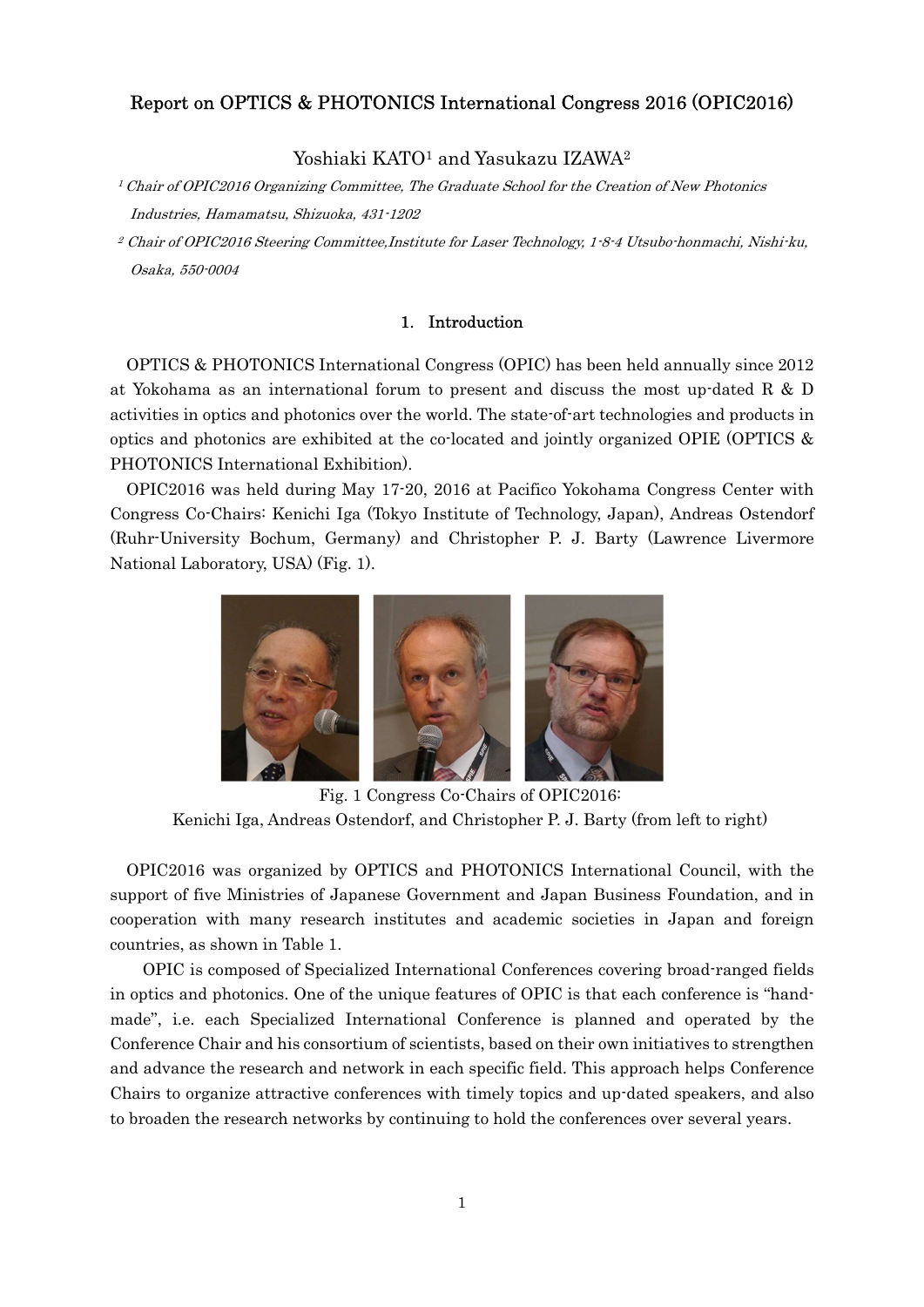# ł OPTICS & PHOTONICS International Congress 2016 (OPIC2016)

Co-located with OPTICS & PHOTONICS International Exhibition 2016 (OPIE2016) Organized by OPTICS & PHOTONICS International Council

#### Specialized International Conferences were Organized by

The Laser Society of Japan / The Japan Society of Applied Physics / Institute of Laser Engineering, Osaka University / Akasaki Research Center (ARC), Nagoya University / Japan Laser Processing Society / The Micro Solid-Sate Photonics Group of The Laser Society of Japan / The Executive Committee of Laser Solution for Space and the Earth / RIKEN SPring-8 Center / Research Center for Ultra-Precision Science & Technology, Osaka University

#### Supporting agencies for OPIC2016

Ministry of Education, Culture, Sports, Science and Technology (MEXT) / Ministry of Economy, Trade and Industry (METI) /Ministry of Agriculture, Forestry and Fisheries of Japan (MAFF) / Ministry of Health, Labour and Welfare (MHLW) / Ministry of Land, Infrastructure, Transport and Tourism (MLIT) / Keidanren (Japan Business Federation)

# Cooperating agencies for OPIC2016

The National Institute of Advanced Industrial Science and Technology (AIST) / New Energy and Industrial Technology Development Organization (NEDO) / Japan Science and TechnologyAgency (JST) / The Japan Atomic Energy Agency (JAEA) / RIKEN / Atomic Energy Society of Japan (AESJ) / The Japan Society of Plasma Science and Nuclear Fusion Research (JSPF)/ The Optical Society of Japan / Optoelectronic Industry and Technology Development Association (OITDA) / Institute for Laser Technology (ILT) / Japan Photonics Council (JPC) / SPIE (USA) / OSA (USA) / Landesmesse Stuttgart GmbH (Germany) / PIDA (Taiwan) / KAPID (Korea) / Photonics Media (USA)

#### 2. OPIC2016 with record high participants

 OPIC2016 was composed of 11 Specialized International Conferences, the largest number since the beginning of OPIC, owing to joining of 2 new Conferences: Laser Solution for Space and the Earth (LSSE) and International Conference on X-ray Optics, Detectors, Sources, and Their Applications (XOPT). These 11 Specialized International Conferences and the Conference Chairs are shown below.

- The 5th Advanced Lasers and Photon Sources (ALPS '16) Chair: H. Yoneda (The University of Electro-Communications)
- Biomedical Imaging and Sensing Conference 2016 (BISC '16) Chair: T. Yatagai (Utsunomiya University)
- Conference on Laser Energy Science (CLES 2016) Chair: H. Azechi (Osaka University)
- International Conference on High Energy Density Science 2016 (HEDS2016) Chair: R. Kodama (Osaka University)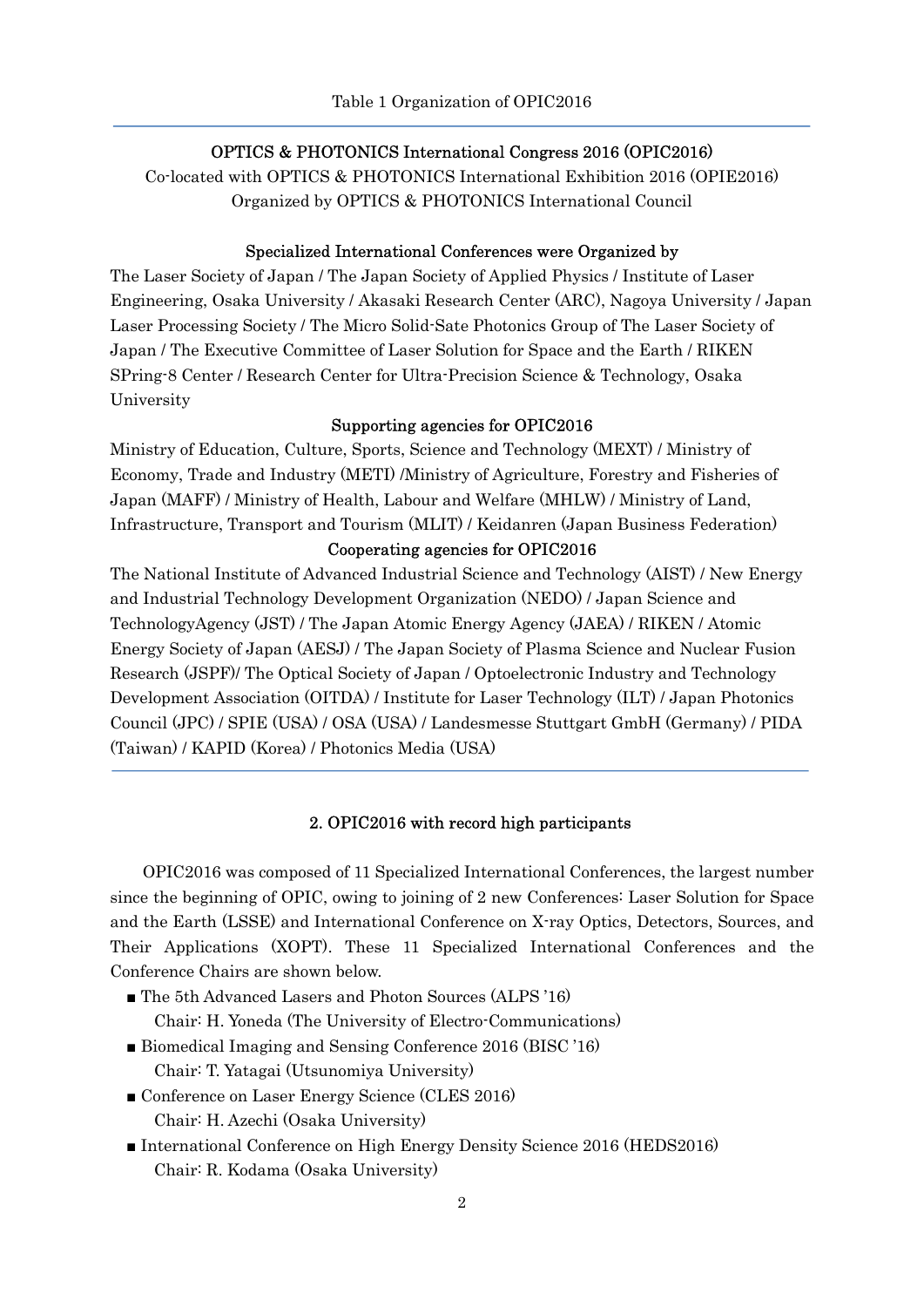- The 4th International Conference on Light-Emitting Devices and Their Industrial Applications (LEDIA '16)
	- Chair: H. Amano (Nagoya University)
- The 4th Laser Ignition Conference 2016 (LIC '16) Chair: T. Taira (Institute for Molecular Science)
- Laser Solution for Space and the Earth (LSSE2016) Chair: T. Ebisuzaki (RIKEN)
- The 3rd Optical Manipulation Conference (OMC '16) Chair: T. Omatsu (Chiba University)
- The 5th Pacific-rim Laser Damage Conference (PLD '16) Chairs: T. Jitsuno (Osaka University), Jianda Shao (SIOM) and W. Rudolph (University of New Mexico)
- The 2nd Smart Laser Processing Conference (SLPC2016) Chairs: Y. Okamoto (Okayama University) and R. Poprawe (Fraunhofer ILT)
- International Conference on X-ray Optics, Detectors, Sources, and their Applications 2016 (XOPT '16)

Chairs: T. Ishikawa(RIKEN) and K. Yamauchi(Osaka University)

 The overall schedule of OPIC2016 is shown in Fig. 2. The Specialized International Conferences were held in parallel during May 17-20, with exception of Joint Sessions in the afternoon of May 18. The Posters were presented at the Exhibition Hall in order to stimulate interaction between OPIC and OPIE participants. The OPIC Plenary Session, open to public, and OPIC Reception were held in the morning and evening of May 18, respectively.



Fig. 2 Overall schedule of OPIC2016.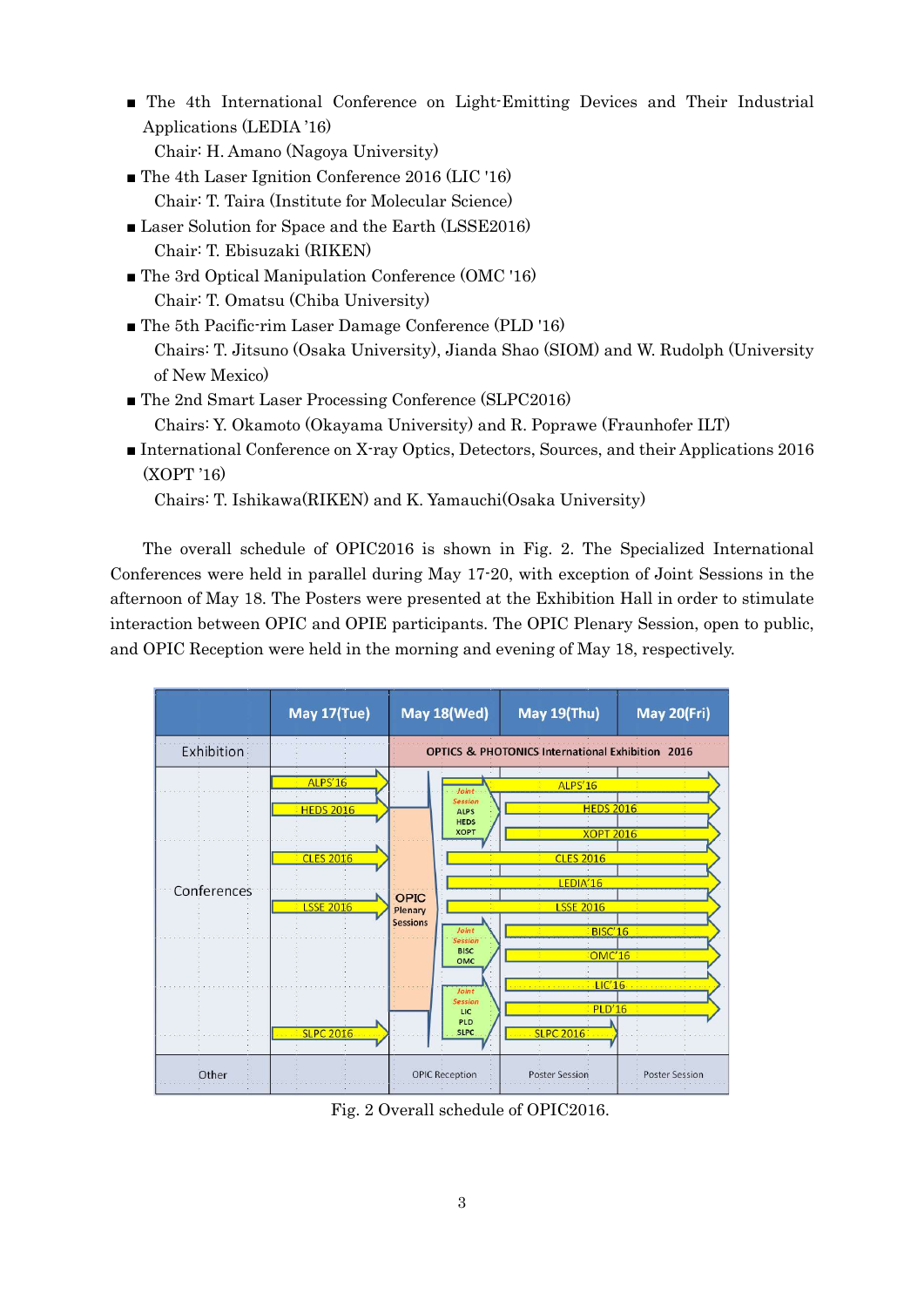| Table 2 Records of OPIC and Specialized Conferences during 2012-2016.<br>(Specialized Conferences held previously and at other countries are shown in italics.) |                       |                                        |                |                    |                 |
|-----------------------------------------------------------------------------------------------------------------------------------------------------------------|-----------------------|----------------------------------------|----------------|--------------------|-----------------|
|                                                                                                                                                                 |                       |                                        |                |                    |                 |
|                                                                                                                                                                 |                       |                                        |                |                    |                 |
|                                                                                                                                                                 |                       |                                        |                |                    |                 |
|                                                                                                                                                                 |                       |                                        |                |                    |                 |
|                                                                                                                                                                 |                       |                                        |                |                    |                 |
|                                                                                                                                                                 |                       |                                        |                |                    |                 |
|                                                                                                                                                                 |                       |                                        |                |                    |                 |
|                                                                                                                                                                 |                       |                                        |                |                    |                 |
|                                                                                                                                                                 |                       |                                        |                |                    |                 |
|                                                                                                                                                                 |                       |                                        |                |                    |                 |
|                                                                                                                                                                 |                       |                                        |                |                    |                 |
|                                                                                                                                                                 |                       |                                        |                |                    |                 |
| Year                                                                                                                                                            | OPIC2012              | <b>OPIC2013</b>                        | OPIC2014       | OPIC2015           | <b>OPIC2016</b> |
| Date                                                                                                                                                            | April 25-27           | April 23-26                            | April 22-25    | April 22-24        | May 17-20       |
|                                                                                                                                                                 |                       |                                        | K. Iga         | K. Iga             | K. Iga          |
| Congress Chairs                                                                                                                                                 | K. Shimoda<br>R. Byer | K. Shimoda<br>R. Byer                  | R. Byer        | C. Barty           | C. Barty        |
|                                                                                                                                                                 |                       |                                        | A. Ostendorf   | A. Ostendorf       | A. Ostendorf    |
| Number of Specialized Conferences                                                                                                                               | 6                     | 10                                     | $\overline{9}$ | 7 <sup>1</sup>     | 11              |
| Papers presented                                                                                                                                                | 296                   | 411                                    | 570            | 478                | 736             |
| Participants                                                                                                                                                    | 519                   | 677                                    | 782            | 732                | 1028            |
| Foreign participants (%)                                                                                                                                        | 24%                   | 18%                                    | 27%            | 25%                | 32%             |
| Participants / Conference                                                                                                                                       | 86.5                  | 67.7                                   | 86.9           | 104.6              | 93.5            |
| Number of Countries                                                                                                                                             | 23                    | 23                                     | 28             | 26                 | 31              |
|                                                                                                                                                                 |                       |                                        |                |                    |                 |
| <b>Specialized International Conferences</b>                                                                                                                    | Conf. Chair           | Conf. Chair                            | Conf. Chair    | Conf. Chair        | Conf. Chair     |
| ALPS (Advanced Lasers and Photon Sources)                                                                                                                       |                       | K. Midorikawa K. Midorikawa F. Kannari |                | N. Miyanaga        | H. Yoneda       |
| SeTBio (Sens. Tech. for Biomater., Food, & Agri.)                                                                                                               |                       | N. Kondo                               |                |                    |                 |
| BISC (Biomedical Imaging & Sensing Conf.)                                                                                                                       |                       |                                        | T. Yatagai     |                    | T. Yatagai      |
| APBP (Asian & Pacific-Rim Symp. Biophoton.)                                                                                                                     |                       |                                        |                | T. Iwai            |                 |
| CLSM (Conference of Laser Surgery and Medicine 2012 M. Kikuchi                                                                                                  |                       | M. Kikuchi                             |                |                    |                 |
| CIFE (Conf. on Inertial Fusion Energy)                                                                                                                          | H. Azechi             |                                        |                |                    |                 |
| LANSA (Laser & Accler. Neutron Sourc. & Appli.)                                                                                                                 |                       | H. Azechi                              |                |                    |                 |
| LSC (Laser \$ Synch. Rad. Combin. Exper.)                                                                                                                       |                       |                                        | H. Azechi      |                    |                 |
| CLE (Conf. on Laser Energetics)                                                                                                                                 |                       |                                        |                | H. Azechi          |                 |
| CLES (Conf. on Laser Energy Science)                                                                                                                            |                       |                                        |                |                    | H. Azechi       |
| HEDS (Int. Conf. on High Energy Density Sci.)                                                                                                                   | R. Kodama             | R. Kodama                              | R. Kodama      | R. Kodama          | R. Kodama       |
| LDC (Laser Display & Lighting Conf.)                                                                                                                            | K. Kuroda             | K. Kuroda                              | (in Taiwan)    | K. Kuroda          | (in Germany)    |
| LEDIA (Conf. on LED & Its Indust. Appl.)                                                                                                                        |                       | H. Amano                               | H. Amano       | H. Amano           | H. Amano        |
| <b>LIC</b> (Laser Ignition Conf.)                                                                                                                               |                       | T. Taira                               | T. Taira       | $(in \text{ } US)$ | T. Taira        |
| LANE (Laser Appl. on Nuclear Engin.)                                                                                                                            |                       | H. Horiike                             |                |                    |                 |
| LSSE (Laser Solution for Space & Earth)                                                                                                                         |                       |                                        |                |                    | T. Ebisuzaki    |
| OMC (Optical Manipulation Conf.)                                                                                                                                |                       |                                        | T. Omatsu      | T. Omatsu          | T. Omatsu       |
|                                                                                                                                                                 |                       |                                        |                |                    | T. Jitsuno,     |
| PLD (Int. Conf. on Pacific-Rim Laser Damage)                                                                                                                    |                       |                                        | T. Jitsuno     | (in China)         | J. Shao,        |
|                                                                                                                                                                 |                       |                                        |                |                    | W. Rudolpf      |
| LPCC (Laser Proc. for CFRP & Compos. Mater.)                                                                                                                    | M. Kutsuna            | H. Ogata                               |                |                    |                 |
|                                                                                                                                                                 |                       |                                        | Y. Okamoto     |                    | Y. Okamoto,     |
| SLPC (Smart Laser Process. Conf.)                                                                                                                               |                       |                                        |                |                    | R. Poprawe      |
| XOPT (Int. Conf. X-ray Opt., Det., Sourc. & Appl.)                                                                                                              |                       |                                        |                |                    | T. Ishikawa,    |

Table 2 Records of OPIC and Specialized Conferences during 2012-2016. (Specialized Conferences held previously and at other countries are shown in italics.)

 Records of OPIC and Specialized International Conferences during 2012-2016 are summarized in Table 2. Some of the Specialized Conferences have been organized with different titles by the same or related communities and some Conferences were held at other countries for convenience to participants, as shown in italics in Table 2.

 Table 2 shows that OPIC has been growing steadily as seen, for example, from the number of participants and the number of participants per conference. Accelerating this trend, OPIC2016 was held with record high numbers in specialized conferences (11), papers presented (737), participants (1028), fraction of foreign participants (32 %), and participating countries (31). The top 10 countries, in order of the number of participants (shown in parentheses), are Japan (700), China (67), USA (50), Taiwan (48), Korea (37), Germany (27), France (25), UK (18), Russia (11) and Australia (6). (Here "country" refers to the place where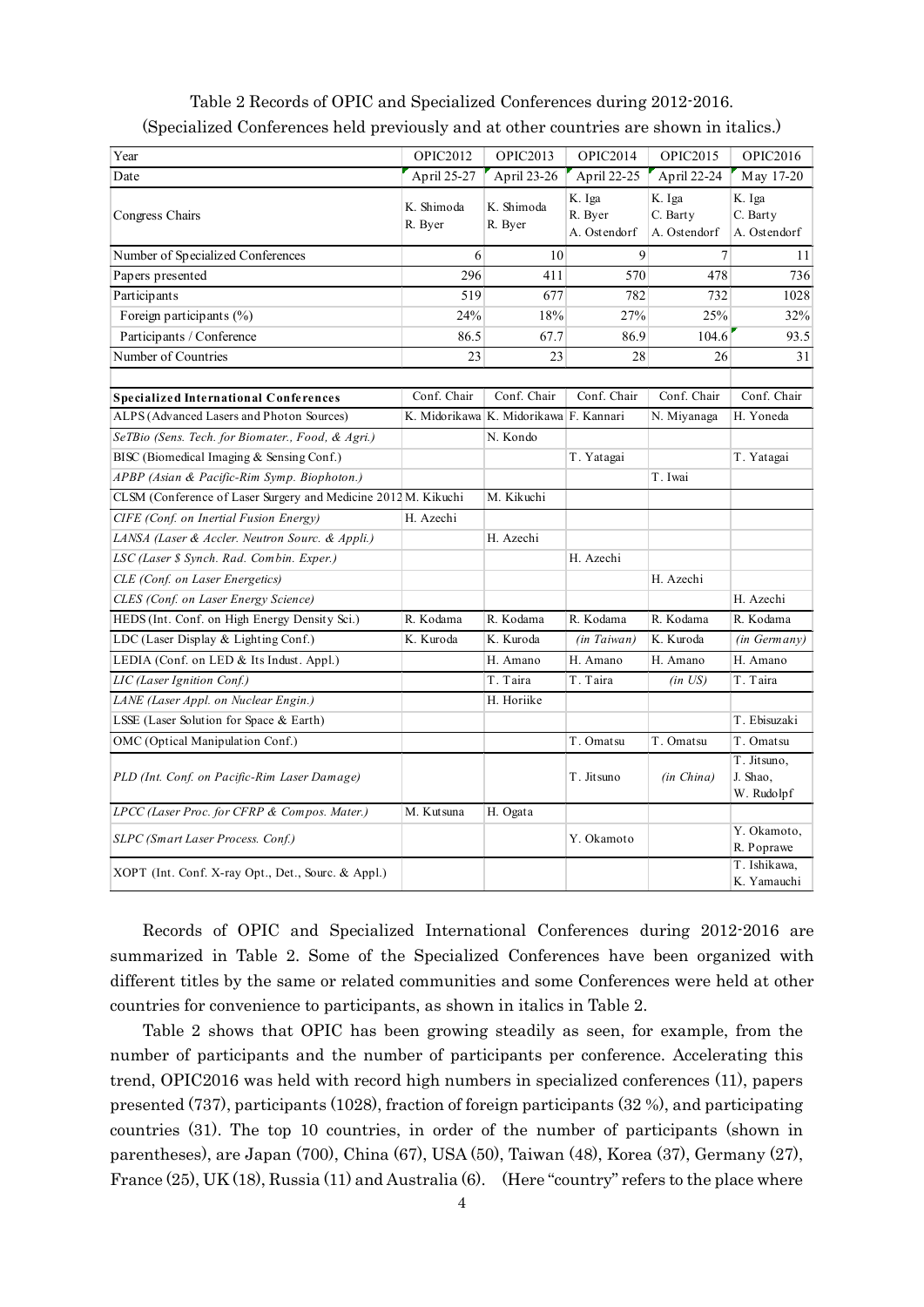participant's affiliation is located.) These statistics show that OPIC is becoming an international forum with broad scientific scopes, attended by well-balanced international communities in Asia, north America, Europe and Russia. Some of the Specialized Conferences that have been held continuously over several years are now firm-footed with repeated attendance of many participants who are looking forward to discussing the mostupdated progress of their fields at OPIC.

 The co-located OPIE2016, composed of 7 Exhibitions, was held during May 18-20 by participation of 335 companies and organizations, including direct overseas exhibitions by 8 countries and 44 companies. Total number of the participants to OPIE2016 over 3 days was 15,132. Various activities were organized during OPIE including technical exhibitions, product demonstrations, and technical seminars. Also the Award Ceremony of the 2016 Industrial Award by The Laser Society of Japan was held at the Exhibition Hall, and awards were presented in 3 categories to 7 companies.

### 3. OPIC2016 Plenary and Reception

OPIC Plenary Session was held in the morning of May 18. At the beginning of this Session, A. Ostendorf, Congress Chair, has expressed condolence to Professor Wolfgang Sandner for his sudden passing away on December 5, 2015. Prof. Sandner, Director General of ELI DC, was scheduled to present a plenary talk at OPIC2016. Welcome to OPIC2016 was given by Sadao Nakai and Reinhart Poprawe, representing the International Advisory Board.



Fig. 3 Plenary speakers of OPIC2016: Mitsuru Sugawara, Hideo Hosono, Masanori Iye and Georg Korn (from left to right)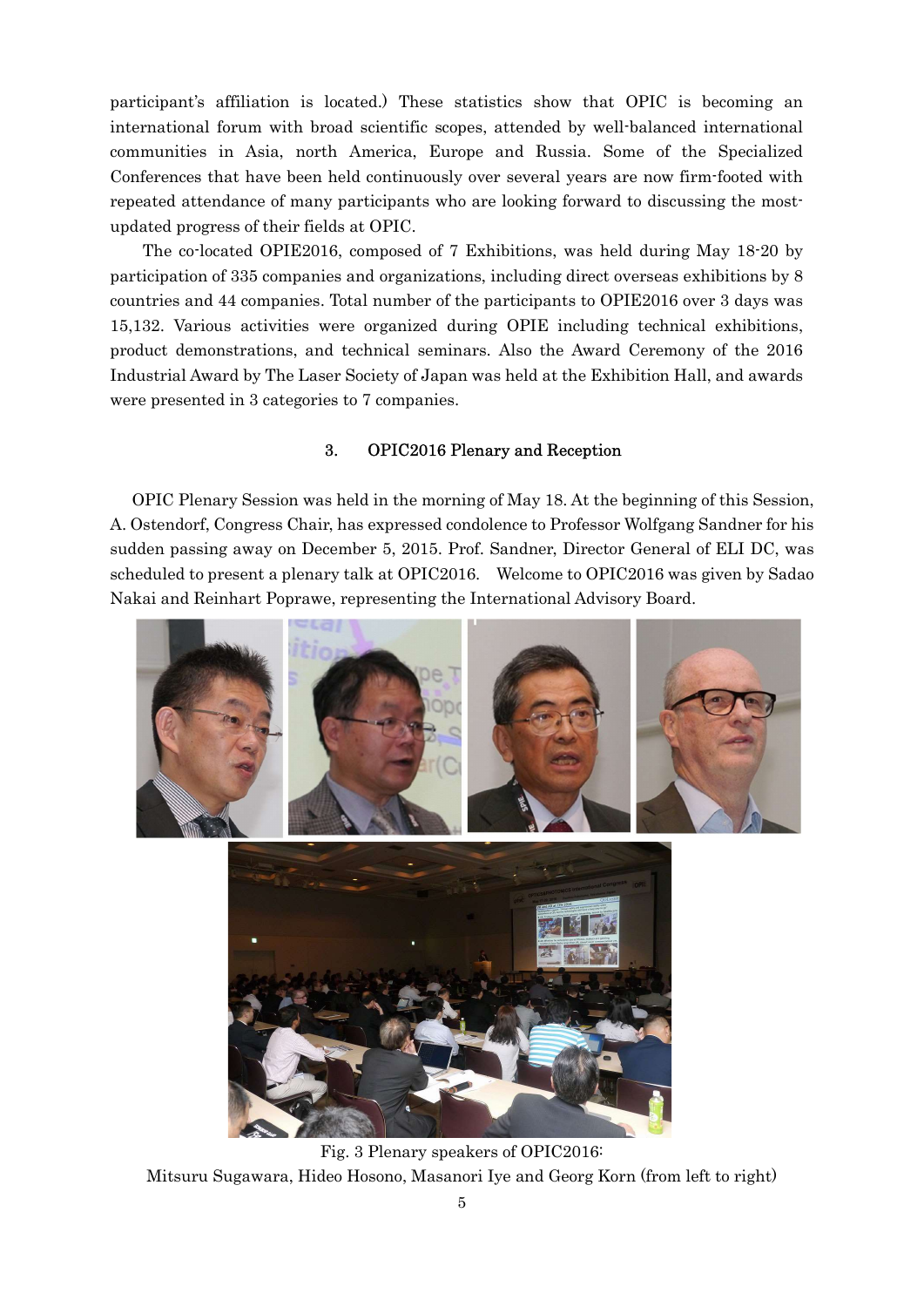Four plenary talks by excellent speakers were presented at this Plenary Session (Fig. 3). Mitsuru Sugawara, President of QD Laser, Inc., presented the first talk titled "Retinal Imaging Laser Eyewear: From Low Vision Aids to Smart Glass". Retinal imaging is a new scheme of a smart glass, where retina is used as a screen of a miniature projector with the RGB quantum dot lasers as the light sources and a MEMS mirror for beam scanning. Some of the ongoing studies in Japan and Europe including low-vision aids and navigation surgery were presented.

The second plenary was presented by Hideo Hosono, Director of Material Research Center of Element Strategy, Tokyo Institute of Technology, and recipient of the Japan Prize in 2016. With the title of "Cultivation of Electro-Active Functionality in Transparent Oxides", Prof. Hosono, sometimes called alchemist of the present age, has reviewed his exploration of semiconducting functionality in transparent oxides, covering transparent amorphous oxide semiconductors and their TFT application, iron-based superconductors, and electro-active function utilizing abundant elements.

Masanori Iye, Vice-chair and the Japan representative of the TMT International Observatory, presented a talk titled "The Thirty Meter Telescope Project". With this 30-meter telescope, which is constructed by an international consortium of Japan, USA, Canada, China and India, he has shown that various discoveries will be obtained in many fields in astronomy and astrophysics, including the early history of the Universe, extra-solar planets, dark matter and dark energy, and active galactic nuclei.

The fourth plenary talk was presented by Georg Korn, Science and Technology Manager of the ELI Beamlines in Prague, titled "Extreme Light Infrastructure (ELI): The CERN of Laser Research". The ELI project comprises 3 pillars: ELI-Beamlines in Czech Republic, ELI-ALPS, the attosecond laboratory in Hungary, and ELI-NP, the photo-nuclear laboratory in Romania. The 4-th pillar for extreme high field science is to be determined in future. It is expected that ELI-ERIC (European Research Infrastructure Consortium) will be established in 2018 to manage and operate these facilities within the central governance framework. Dr. Korn has presented the ELI framework and the up-dated progress at the ELI-Beamlines.

The OPIC Plenary has been highly evaluated in previous years due to broad coverage of important and up-dated subjects with excellent speakers. In OPIC2016, plenary presentation from the industry (QD Laser, Inc.) was included for the first time. With this new addition, the OPIC plenary became even more attractive, covering broader scopes on science, technology and real-world applications.



Fig. 4 OPIC2016 Reception. Greetings by S. Nakai, T. Baer and T. Yatagai, and toast by G. Mourou and S. Bulanov (from left to right).

The OPIC Reception was started by Sadao Nakai, Chair of the International Advisory Board, followed by the greetings by the representatives of OSA (Thomas M. Baer, President in 2009)